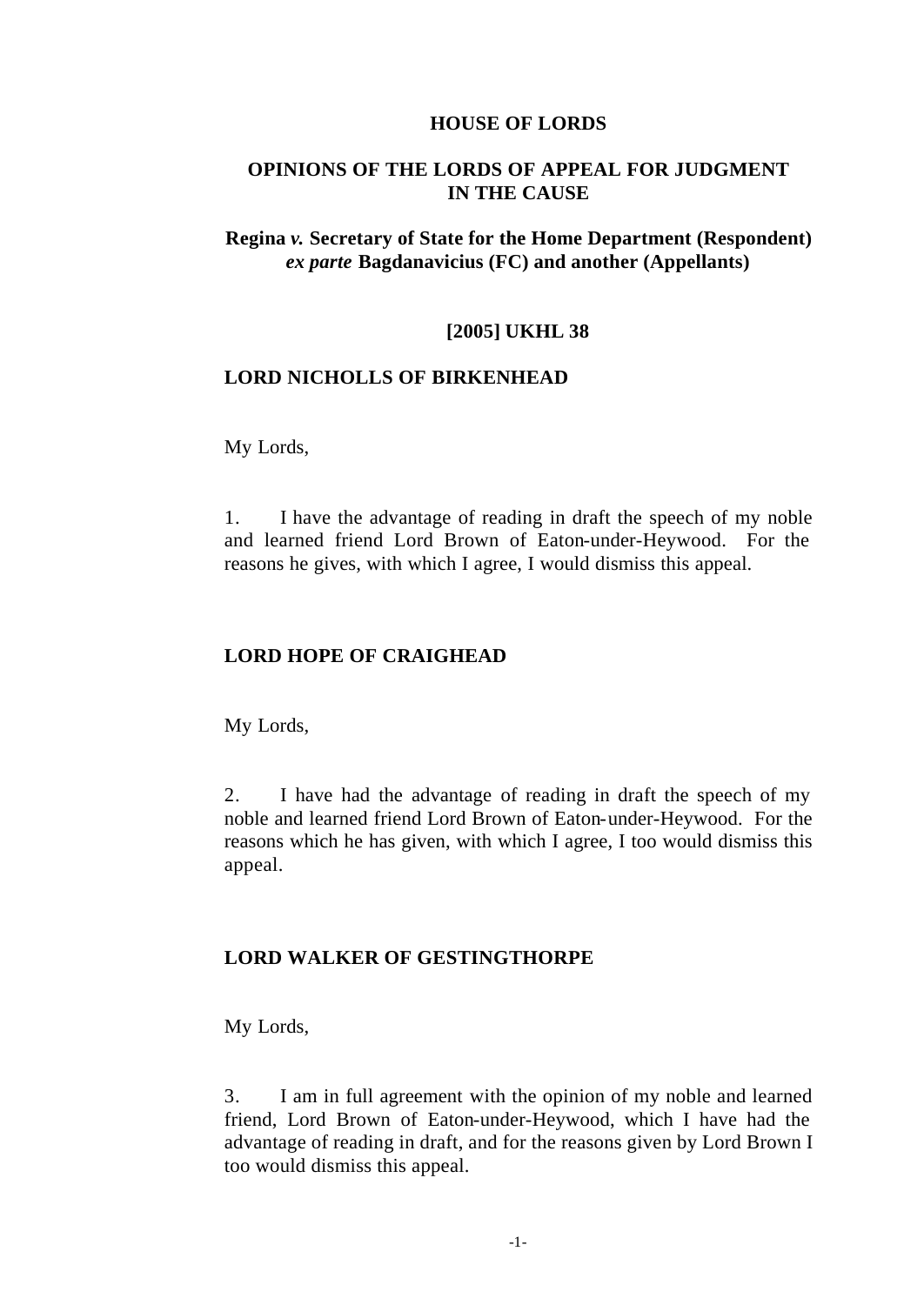# **BARONESS HALE OF RICHMOND**

My Lords,

4. For the reasons given in the opinion of my noble and learned friend Lord Brown of Eaton-under-Heywood, with which I agree, I too would dismiss this appeal.

# **LORD BROWN OF EATON-UNDER-HEYWOOD**

My Lords,

5. Article 3 of the European Convention on Human Rights ("the ECHR") enshrines one of the fundamental values of democratic societies and the protection it provides is absolute. It states that:

"No one shall be subjected to torture or to inhuman or degrading treatment or punishment."

6. Ordinarily, of course, article 3 operates to constrain the actions of a contracting state within its own borders—"domestic cases" as Lord Bingham of Cornhill called them in *R (Ullah) v Special Adjudicator* [2004] 2 AC 323, 340-341 paras 7 and 9.

7. It has long been established, however, that article 3 implies in addition an obligation on the part of the contracting state not to expel someone from its territory (whether by extradition, deportation or any other form of removal and for whatever reasons) where substantial grounds are shown for believing that upon such expulsion he will face a real risk of being subjected to treatment contrary to article 3 in the receiving country. I shall call this the *Soering* principle since it was first decided by the European Court of Human Rights ("ECtHR") in *Soering v United Kingdom* (1989) 11 EHRR 439, an extradition case. In these cases ("foreign cases" to adopt Lord Bingham's dichotomy in *Ullah*) the act of expulsion, committed of course in the contracting state's own territory, itself constitutes proscribed ill-treatment.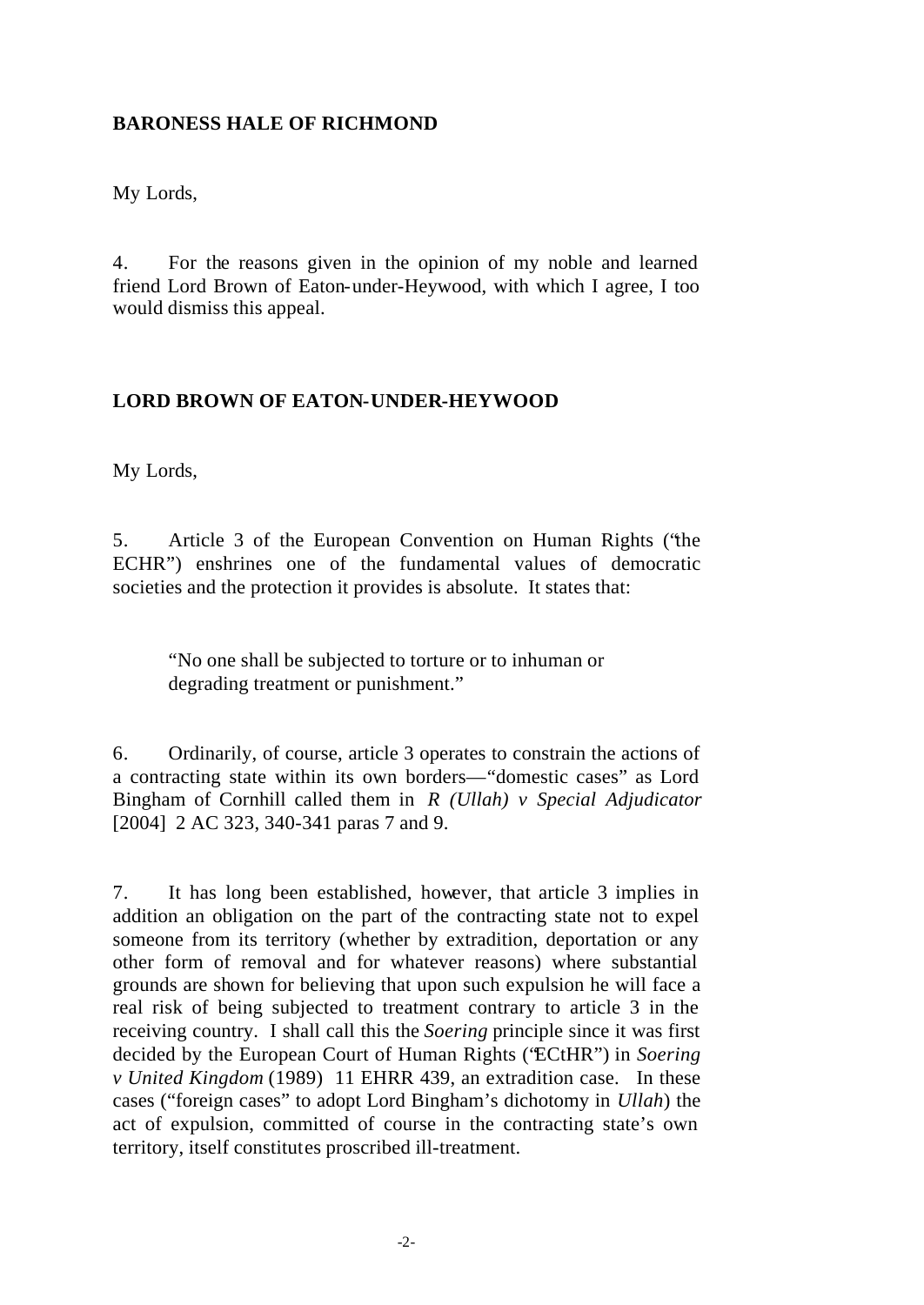8. Ordinarily in these foreign cases, the risk which the individual runs of being subjected following expulsion to the proscribed form of treatment emanates from intentionally inflicted acts on the part of the public authorities in the receiving country. As, however, was first stated by the ECtHR in *HLR v France* (1997) 26 EHRR 29, 50, para 40:

"Owing to the absolute character of the right guaranteed, the court does not rule out the possibility that article 3 of the Convention may also apply where the danger emanates from persons or groups of persons who are not public officials. However, it must be shown that the risk is real and that the authorities of the receiving state are not able to obviate the risk by providing appropriate protection."

*HLR* was a deportation case where the source of the alleged risk to the applicant in Colombia was not the public authorities but rather drug traffickers allegedly threatening reprisals. Almost identical language was used by the Court in *Ammani v Sweden* Application No 60959/00 (unreported) 22 October 2002 where the alleged risk of ill-treatment was "not only by the Algerian authorities but also by the Islamic armed organisation GIA."

9. Although *HLR* was put simply (26 EHRR 29, 50, para 40) in terms of the court "not rul[ing] out the possibility" of the *Soering* principle applying in non-state agent cases, the court just three days later stated in its well-known judgment in the AIDS case, *D v United Kingdom* (1997) 24 EHRR 423, 447, at para 49:

"It is true that this principle [the *Soering* principle] has so far been applied by the court in contexts in which the risk to the individual of being subjected to any of the proscribed forms of treatment emanates from intentionally inflicted acts of the public authorities in the receiving country or from those of non-state bodies in that country when the authorities there are unable to afford him appropriate protection."

10. Rightly, therefore, the Secretary of State accepts that the *Soering*  principle can indeed apply in cases where the risk arises from the actions of non-state agents. Footnoted to that passage in *D* was a reference to *Ahmed v Austria* (1996) 24 EHRR 278, 291, para 44, where the court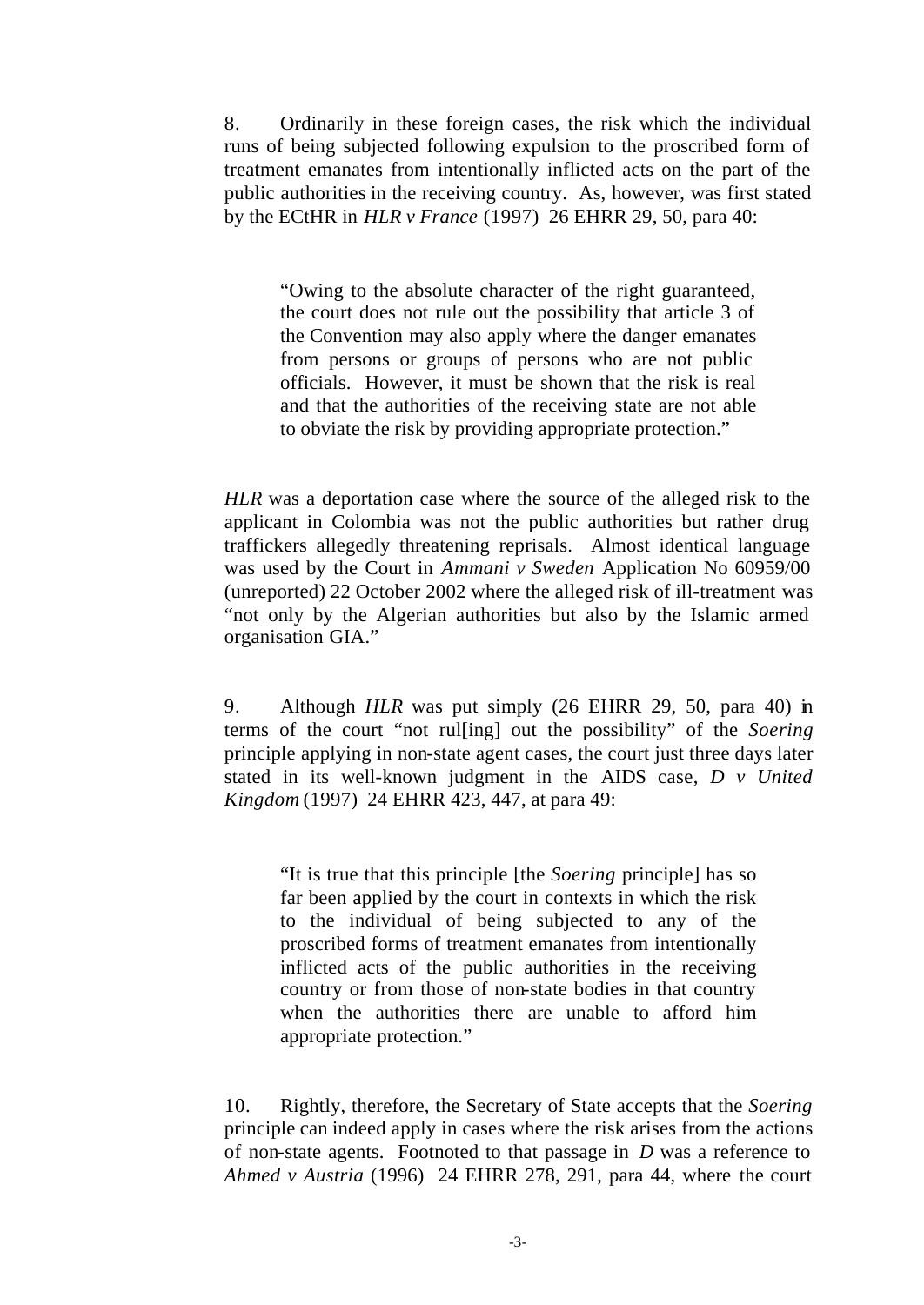noted that Somalia (the country to which Austria had proposed expelling the applicant):

"was still in a state of civil war and fighting was going on between a number of clans vying with each other for control of the country. There was no indication that the dangers to which the applicant would have been exposed in 1992 had ceased to exist or that any public authority would be able to protect him."

11. Para 40 of *HLR* and para 49 of *D* bring me at last to the critical issue arising for determination on the present appeal, another case where the risk arising is that of harm threatened by non-state agents. The issue may be formulated as follows: to avoid expulsion on article 3 grounds must the applicant establish only that in the receiving country he would be at real risk of suffering serious harm from non-state agents or must he go further and establish too that the receiving country does not provide for those within its territory a reasonable level of protection against such harm? Mr Nicol OC for the appellants, a Lithuanian couple with a young child, submits that they need establish only a real risk of harm on return. For the Secretary of State, Miss Carss-Frisk QC's principal submission is that the appellants must also establish that the receiving country would fail to discharge the positive obligation inherent in article 3 to provide a reasonable level of protection.

12. It is, of course, implicit in the formulation of the issue in this way that a real risk of injury may remain despite the state's provision of a reasonable level of protection against it and such, indeed, I understand to be the agreed position on the facts of this very case. The Secretary of State concedes (certainly for the purposes of this litigation) that on return to Lithuania the appellants would be at real risk of serious injury by non-state agents; Mr Nicol for his part concedes that Lithuania provides a reasonable level of protection against violence of the sort threatened here. That, indeed, is why the stated issue is properly described as critical: its outcome is determinative of this appe al.

13. I should perhaps record at this point Miss Carss-Frisk's alternative submission. This, as put in para 96(3) of the Secretary of State's printed case, is that "the sufficiency of state protection is an integral part of the 'real risk' test: the reality of risk is assessed by reference to the sufficiency of such protection. Where a reasonable level of protection is provided, the threshold for the engagement of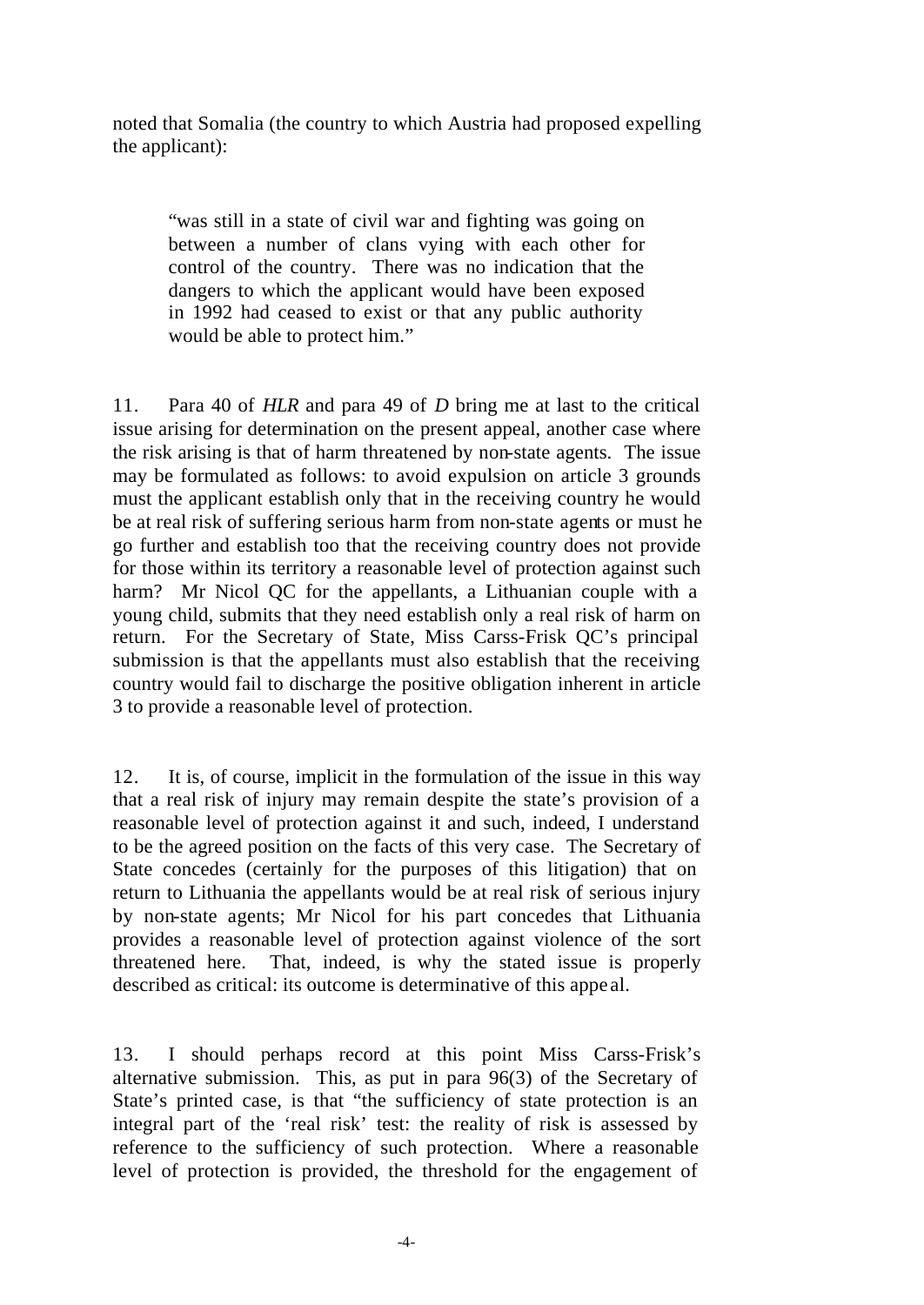article 3 will not be met." It rather seems as if this essentially fallback submission was the main basis of the Court of Appeal's decision in the Secretary of State's favour—see [2004] 1 WLR 1207, 1230-1231, para  $55(7) - (16)$ . For my part, however, I prefer to decide the appeal by reference to the issue earlier formulated. On this basis, of course, the detailed facts of the case are of no particular importance and it is quite sufficient to summarise them as follows.

14. The appellants are nationals of Lithuania, a husband and wife aged respectively 29 and 31, with a 3-year-old son. The husband is of Roma ethnic origin; the wife is not. Because of this they have been subjected to persistent harassment and violence in particular at the hands of the wife's brother and various of his associates, all stemming from the brother's objection to his sister having married a Roma.

15. The appellants left Lithuania with their son and arrived in the UK on 7 December 2002. They immediately claimed asylum under the Refugee Convention and in addition asserted that the UK would be in breach of its obligations under article 3 if they were returned to Lithuania.

16. On 14 December 2002 the appellants' applications for leave to enter the UK were refused by the Secretary of State who also certified their claims under section 115 of the Nationality, Immigration and Asylum Act 2002 as "clearly unfounded." On 16 April 2003 Maurice Kay J dismissed the appellants' judicial review application seeking to quash the Secretary of State's decision to certify their claims. On 11 November 2003 the Court of Appeal (Lord Woolf CJ, Auld and Arden LJJ) dismissed the appellants' appeal. A substantially fuller exposition of the facts of the case is to be found in the judgments below.

17. The *Soering* principle has been repeatedly re-stated in a whole series of subsequent Strasbourg cases: *Cruz Varas v Sweden* (1991) 14 EHRR 1, 33-34, para 69, *Vilvarajah v United Kingdom* (1991) 14 EHRR 248, 286-287, para 103, *Chahal v United Kingdom* (1996) 23 EHRR 413, 453, para 80, *Ahmed v Austria*, 24 EHRR 278, 290, para 39, *HLR v France* 26 EHRR 29, 49, para 34, *Tomic v United Kingdom* Application No 17837/03 (unreported) 14 October 2003, *Ammari v Sweden* (unreported) 22 October 2002 and *Nasimi v Sweden* Application No 38865/02 (unreported) 16 March 2004, in the last five of those cases in almost identical terms as follows: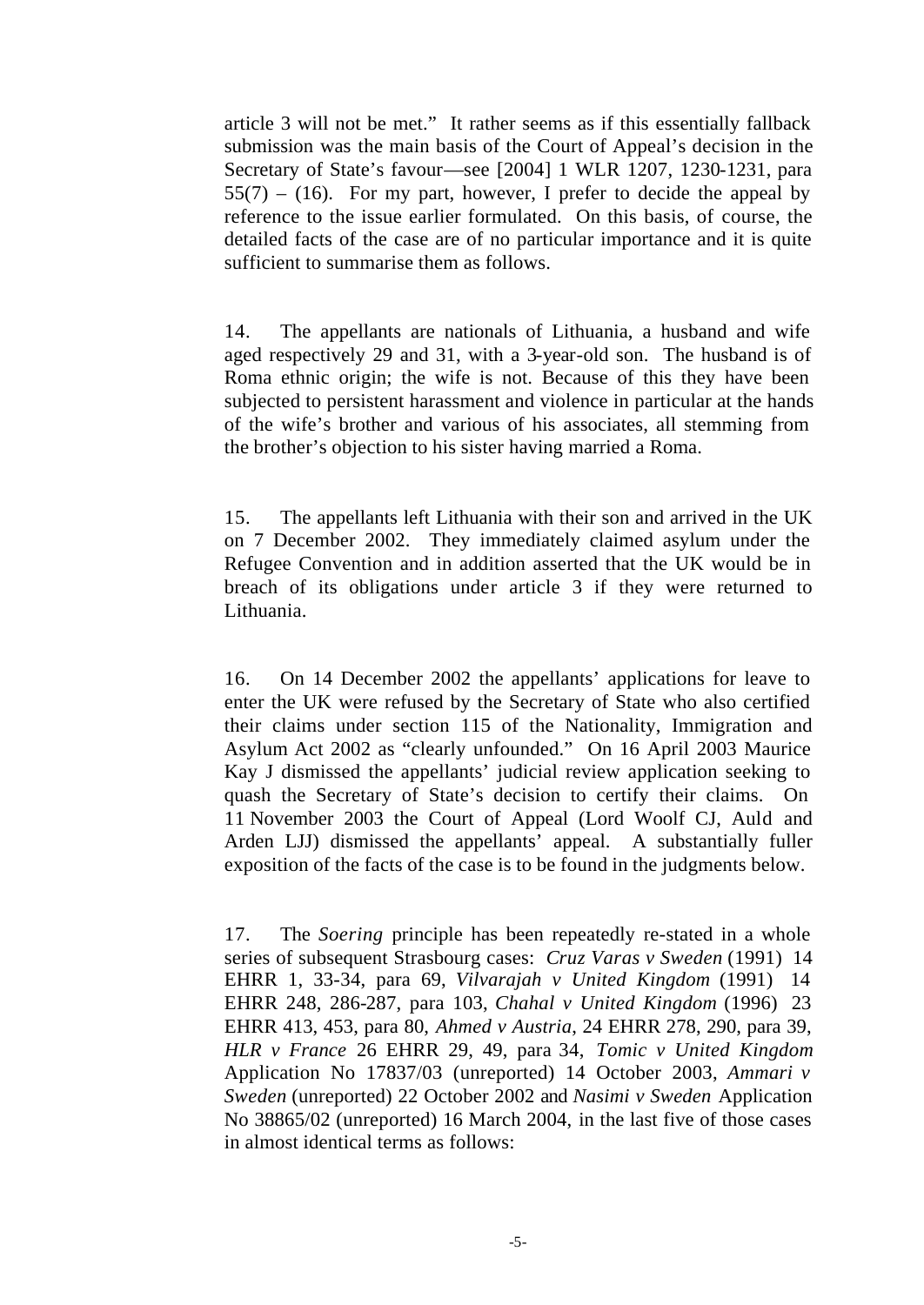"[T]he expulsion of an alien by a contracting state may give rise to an issue under article 3, and hence engage the responsibility of that state under the Convention, where substantial grounds have been shown for believing that the person in question, if expelled, would face a real risk of being subjected to treatment contrary to article 3 in the receiving country. In these circumstances, article 3 implies the obligation not to expel the person in question to that country."

18. That statement of the principle requires on its face that the person in question, to avoid being expelled, must show substantial grounds for believing that he would face a real risk of being subject to treatment contrary to article 3 ("the proscribed forms of treatment" as the court put it in para 49 of *D v United Kingdom*) in the receiving country. Central to Mr Nicol's whole argument, however, is that in cases where violence in the receiving country is threatened by non-state agents, expulsion is barred irrespective of whether or not the receiving state itself would thereby be in breach of article 3 (or, if not itself a contracting state, in what has been called "notional" breach of article 3). All that Mr Nicol says need be established is that the person concerned is at substantial risk of suffering harm to a degree sufficient to engage article 3. In other words the member state expelling the person can be in breach of article 3 because of the risk of injury he runs on return even though, were that risk to eventuate, the receiving country itself would not be.

19. At first blush this is a surprising contention. Mr Nicol seeks to justify it, however, by reference to the different kinds of obligation which article 3 places on member states. Member states are under an absolute obligation not to take steps which would expose people to the risk of article 3 ill-treatment, a negative obligation. They are also under a positive obligation to take reasonable steps to protect people against serious harm. This obligation, however, is not absolute: the "obligation" must be interpreted in a way which does not impose an impossible or disproportionate burden on the authorities"—see the ECtHR's judgment in *Osman v United Kingdom* (1998) 29 EHRR 245, 305, para 116 (an article 2 case). The obligation not to expel someone at substantial risk in the receiving country is, submits Mr Nicol, a negative obligation and thus absolute.

20. Mr Nicol's argument rests heavily upon paragraph 91 of the court's judgment in *Soering* 11 EHRR 439, 468-469 and it is necessary to set this out in full (numbering the sentences for convenience):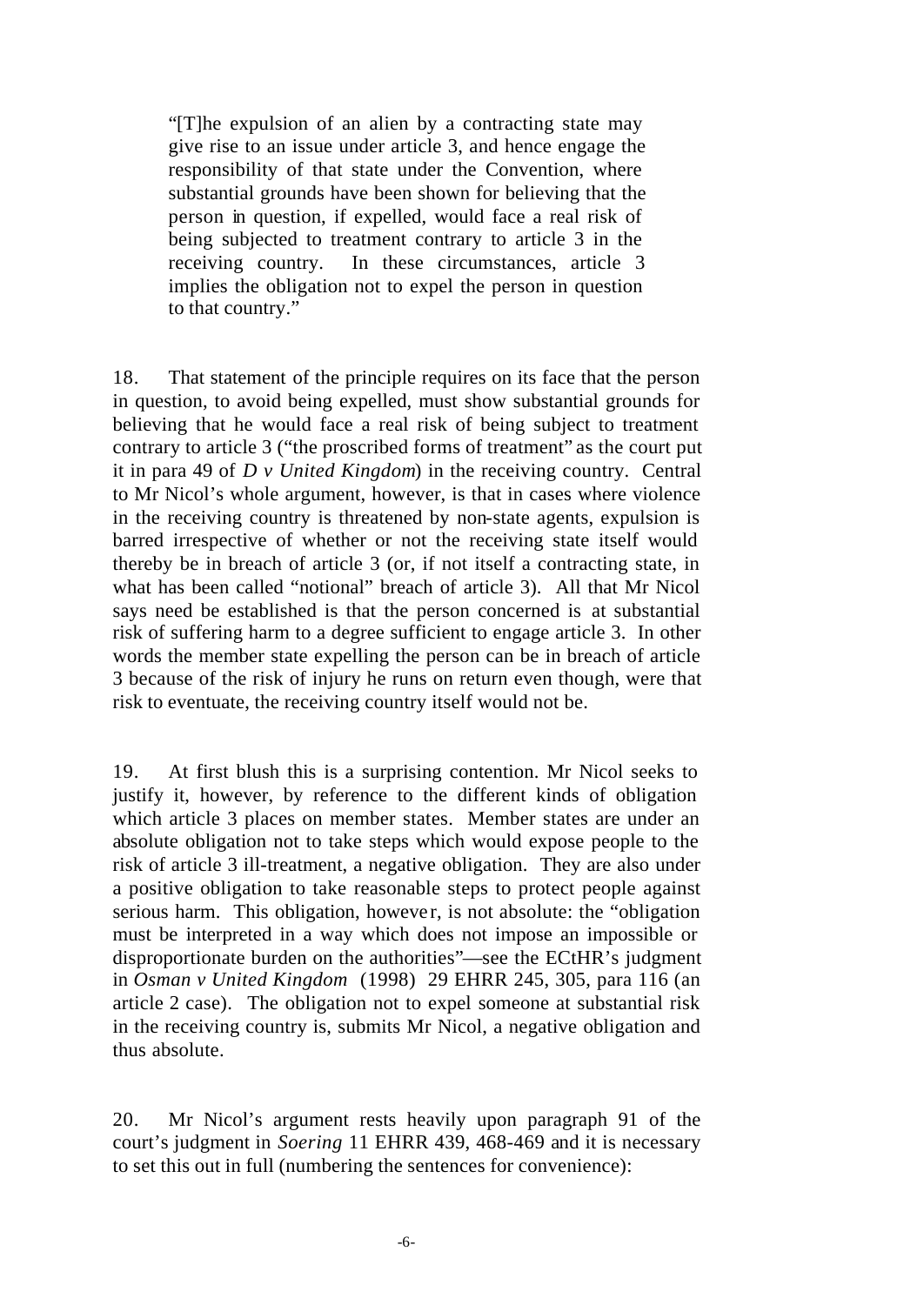- "(1) In sum, the decision by a contracting state to extradite a fugitive may give rise to an issue under article 3, and hence engage the responsibility of that state under the Convention, where substantial grounds have been shown for believing that the person concerned, if extradited, faces a real risk of being subjected to torture or to inhuman or degrading treatment or punishment in the requesting country.
- (2) The establishment of such responsibility inevitably involves an assessment of conditions in the requesting country against the standards of article 3 of the Convention.
- (3) Nonetheless, there is no question of adjudicating on or establishing the responsibility of the receiving country, whether under general international law, under the Convention or otherwise.
- (4) In so far as any liability under the Convention is or may be incurred, it is liability incurred by the extraditing contracting state by reason of its having taken action which has as a direct consequence the exposure of an individual to proscribed illtreatment."

21. It is the third sentence of that paragraph which Mr Nicol principally focuses upon. In that sentence, he submits, the court was making it plain that there is no need for the person concerned to establish that the feared risk is of harm such as would place the receiving country itself in actual or notional breach of article 3.

22. In my judgment the argument is a hopeless one. The principle stated in paragraph 91 of *Soering* is that which in the more recent Strasbourg cases appears in the form set out in paragraph 17 above. All that the third sentence of paragraph 91 is saying is that the court need not and should not reach any decision as to whether the receiving country (a sovereign state which in any event is not represented before the court) actually is or notionally would be in breach of article 3. All that need be decided is whether there are "substantial grounds . . . for believing" that there would be "a real risk" of this. To that end, of course, it *is* necessary, as the second sentence points out, to make "an assessment of conditions in the [receiving] country", ("the requesting country" in *Soering* since that was an extradition case). This is necessary so that the court may determine whether or not there is a real risk that the person concerned will suffer harm involving an actual or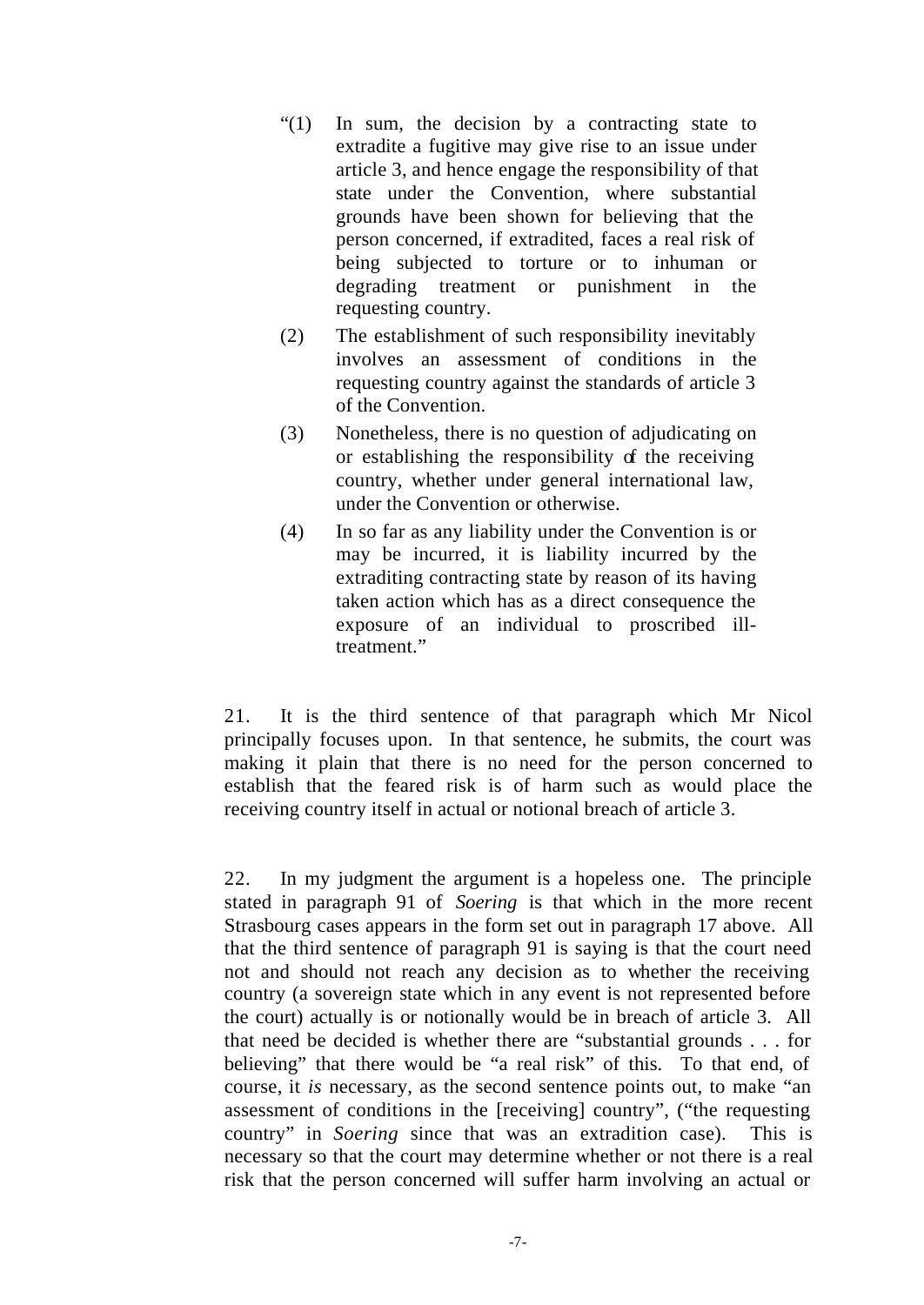notional violation of article 3 in the receiving country. That this is the effect of sentences 2 and 3 is to my mind clear: for good measure they are run together as a single sentence in paragraph 69 of the court's subsequent judgment in *Cruz Varas v Sweden* 14 EHRR 1, 34.

23. It is noteworthy that the risk referred to in the first sentence of paragraph 91 is of "being subjected to torture or to inhuman or degrading treatment or punishment" ("proscribed ill-treatment" as that is conveniently summarised in the fourth sentence); the later formulation speaks of "a real risk of being subjected to treatment contrary to article 3". All these expressions in terms refer to harm which, if it eventuates, would involve a violation (actual or notional) of article 3. The position surely is plain. There is no warrant whatever for reading *Soering* or any of the other cases as barring expulsion where the real risk is not of "proscribed ill-treatment" but is merely of harm, however serious.

24. The plain fact is that the argument throughout has been bedevilled by a failure to grasp the distinction in non-state agent cases between on the one hand the risk of serious harm and on the other hand the risk of treatment contrary to article 3. In cases where the risk "emanates from intentionally inflicted acts of the public authorities in the receiving country" (the language of para 49 of *D v United Kingdom* 24 EHRR 423, 447) one can use those terms interchangeably: the intentionally inflicted acts would without more constitute the proscribed treatment. Where, however, the risk emanates from non-state bodies, that is not so: any harm inflicted by non-state agents will not constitute article 3 ill-treatment unless in addition the state has failed to provide reasonable protection. If someone is beaten up and seriously injured by a criminal gang, the member state will not be in breach of article 3 unless it has failed in its positive duty to provide reasonable protection against such criminal acts. This provides the answer to Mr Nicol's reliance on the UK's obligation under article 3 being a negative obligation and thus absolute. The argument begs the vital question as to what particular risk engages the obligation. Is it the risk merely of harm or is it the risk of proscribed treatment? In my judgment it is the latter. The very identification of the issue for determination by the House in the agreed statement of facts and issues illustrates the confusion:

"If, on removal to another country, there is a real risk that a person would suffer torture or inhuman or degrading treatment or punishment from non-state agents, will removal violate article 3 ECHR, or must the person concerned also show that there is in that country an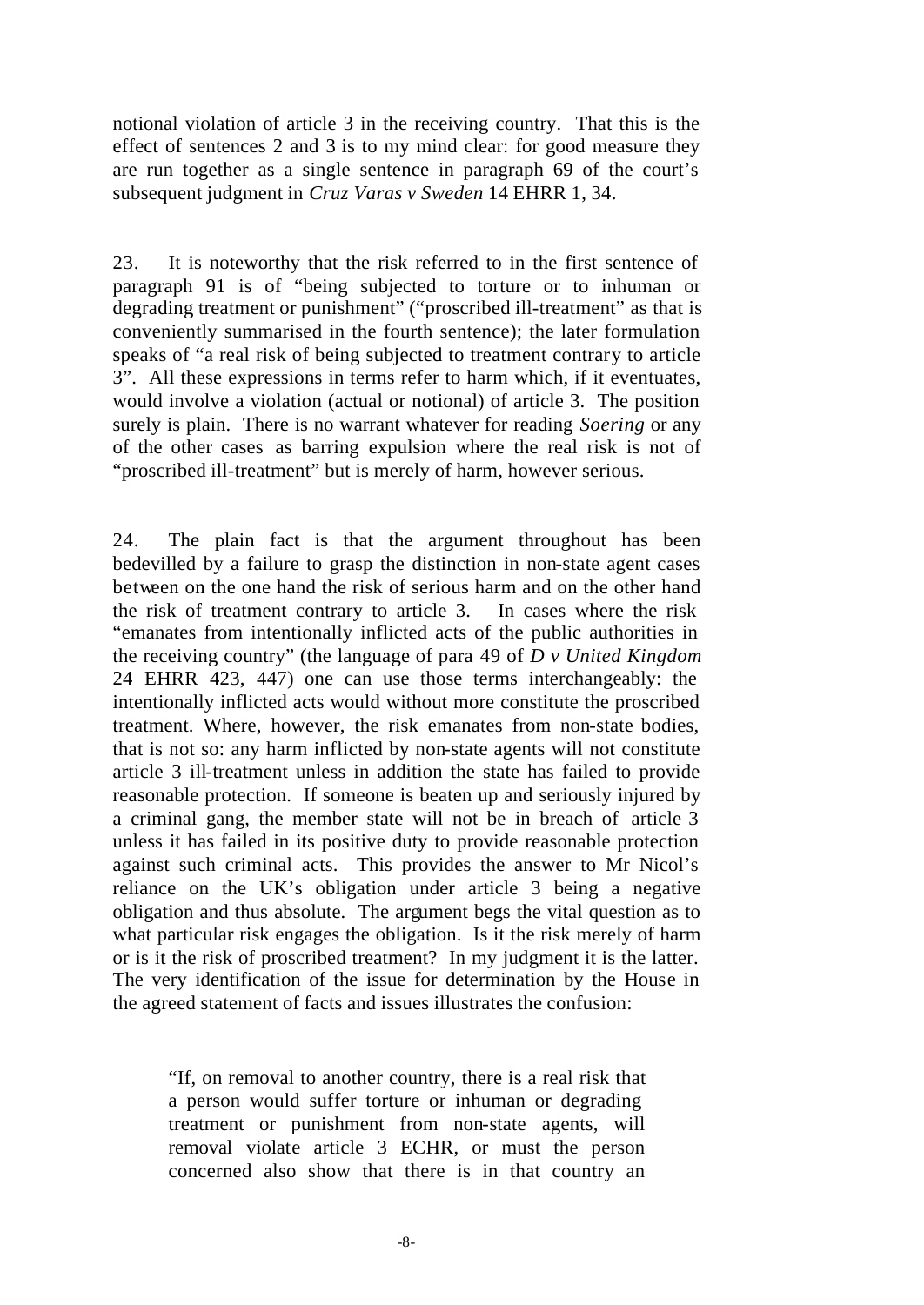insufficiency of state protection against such illtreatment?"

Non-state agents do not subject people to torture or the other proscribed forms of ill-treatment, howe ver violently they treat them: what, however, would transform such violent treatment into article 3 illtreatment would be the state's failure to provide reasonable protection against it.

25. Is there anything in the Strasbourg jurisprudence in non-state agent cases suggesting the contrary? In my judgment there is not. *Ahmed v Austria* 24 EHRR 278 appears to be the only such case where the court has in fact concluded (as by then Austria too had concluded) that "the applicant's deportation to Somalia would breach article 3 of the Convention for as long as he faces a serious risk of being subjected there to torture or inhuman or degrading treatment." (p 292, para 47). As, however, had already been pointed out at p 291, para 44 (see para 10) above), there existed in Somalia both danger and a complete absence of state protection.

26. In *HLR v France* 26 EHRR 29*,* where the application in fact failed, the case was again put on the basis of the twin requirements for its success, the risk of harm and the lack of reasonable protection:

"In the present case the source of the risk on which the applicant relies is not the public authorities. According to the applicant, it consists in the threat of reprisals by drug traffickers, who may seek revenge because of certain statements that he made to the French police, coupled with the fact that the Colombian state is, he claims, incapable of protecting him from attacks by such persons." (p 50, para 39).

I have already set out paragraph 40 of the court's judgment (see para 8 above). At p 50, para 42 the court concluded on the first limb of the case: "Although drug traffickers sometimes take revenge on informers, there is no relevant evidence to show in *HLR's* case that the alleged risk is real." At p 51, para 43 the court found against the applicant also on the second limb of his claim: "The applicant has not shown that they [the Colombian authorities] are incapable of according him appropriate protection."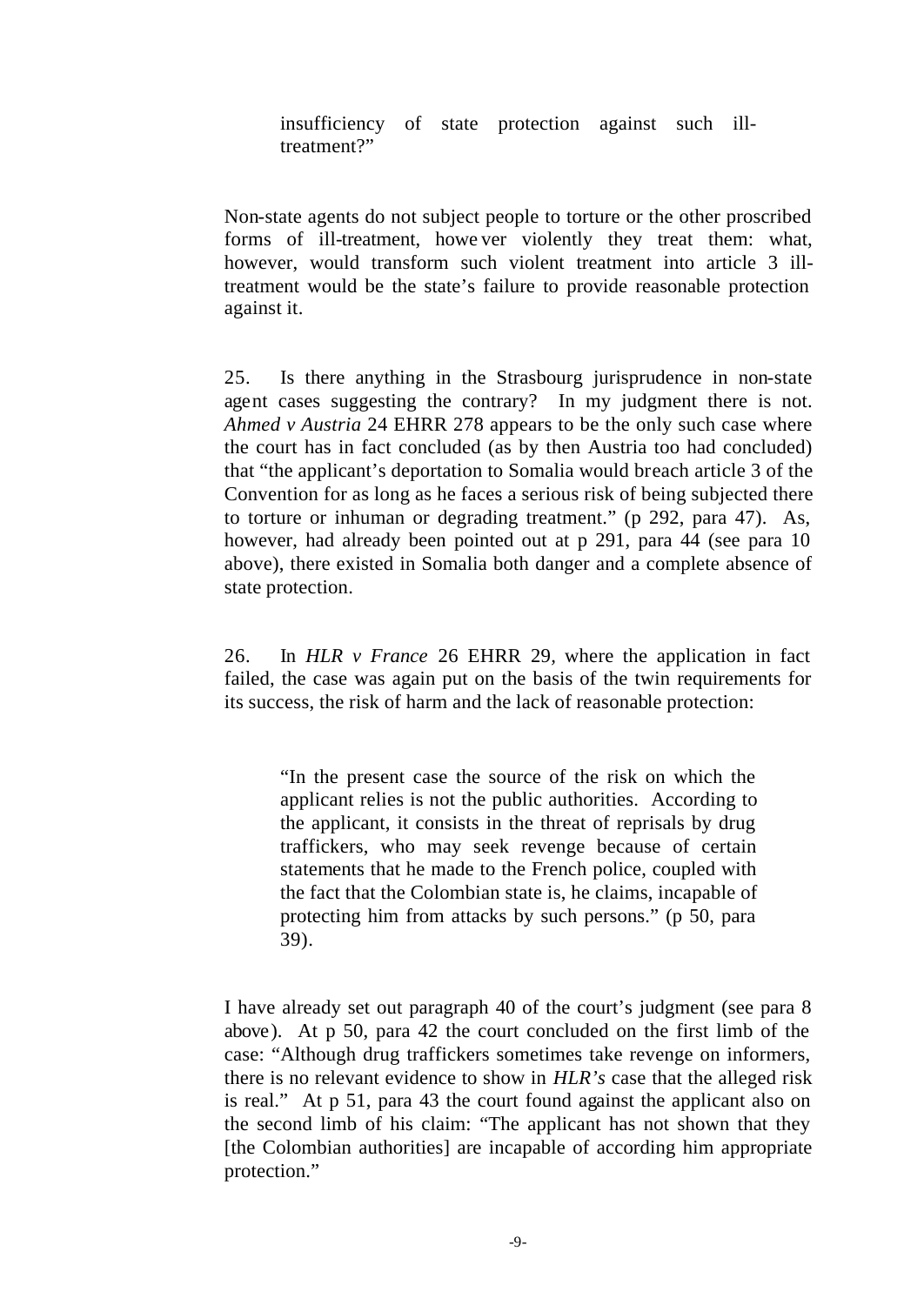27. Mr Nicol seeks to argue that these two conclusions were merely opposite sides of the same coin ie that by definition if there was no real risk there was no adequate protection and vice versa. He stresses in this regard the word "obviate" in para 40. Again, however, I find the argument impossible. As Sedley LJ pointed out in *McPherson v Secretary of State for the Home Department* [2002] INLR 139, 147, para 22, the court's apparent requirement that the protection is sufficient to "obviate" the risk "cannot be right. What the state is expected to do is take reasonable measures to make the necessary protection available."

The key to understanding the meaning of the word "obviate" in paragraph 40 of *HLR* was provided by my noble and learned friend, Lord Hope of Craighead, who pointed to the Collins Robert  $4<sup>h</sup>$  edn dictionary translation of the French verb obvier as "to take precautions against." Nothing in the court's reasoning suggests that it regarded its conclusion on the issue of "appropriate protection" as affected, let alone determined, by its already stated conclusion on risk. To my mind it is clear that the applicant had to succeed on two independent points to establish his article 3 claim and in fact he succeeded on neither.

28. Although I have now said enough to dispose of this appeal I would nevertheless wish to touch briefly on three other matters. The first is *D v United Kingdom* 24 EHRR 423*. D,* of course, was a case where article 3 was found to be engaged notwithstanding that the risk of harm (amounting there to the certainty of imminent death) involved no actual or notional breach of article 3 on the part of the receiving state. *D,* however, was a very exceptional case—just how exceptional has recently been made clear by the decision of this House in *N (FC) v Secretary of State for the Home Department* [2005] UKHL 31—and the present appellants cannot and do not seek to rely upon it.

29. Secondly, the Convention and Protocol relating to the Status of Refugees (1951) (Cmd 9171) and (1967) (Cmnd 3906) ("the Refugee Convention"). A large part of the judgment below—and a good de al of the argument before your Lordships—was devoted to the relationship between the question presently for decision and the concepts of a wellfounded fear of persecution and the sufficiency of state protection arising under the Refugee Convention. It is, of course, plainly established that, in cases under the Refugee Convention where the wellfounded fear of persecution emanates from non-state agents, the asylum seeker must establish not merely the risk of severe ill-treatment but also that his home state was unwilling or unable to provide a reasonable level of protection from it—see *Horvath v Secretary of State for the Home*